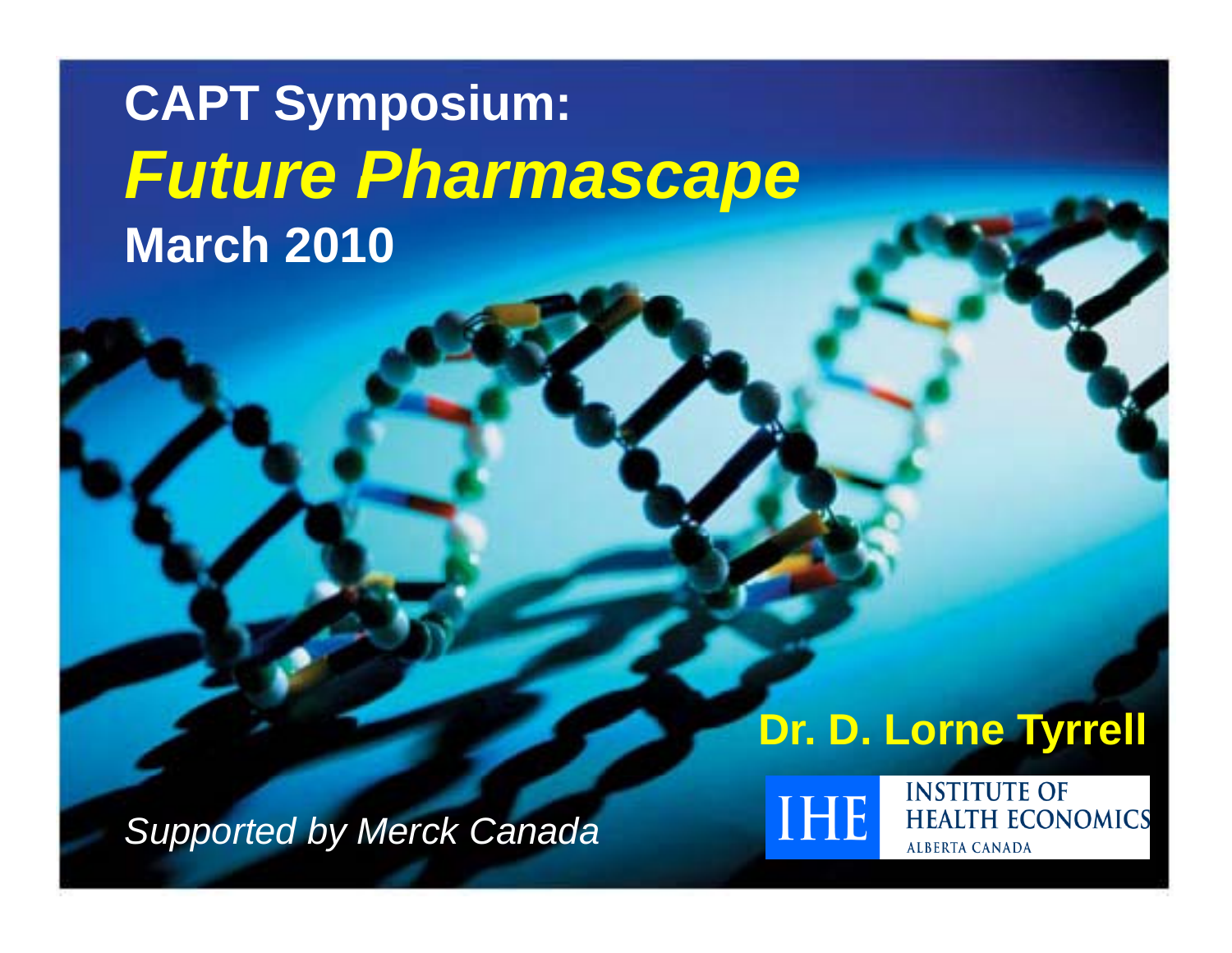

### **Institute of Health Economics**

- IHE Alberta-based non-profit research institute
- Multi-stakeholder Board includes:
	- □ Two Deputy Ministers (Health and Advanced Education)
	- $\Box$  Alberta Health Services the single provincial health authority
	- □ Deans of both Medical Schools
	- **□ Dean of Pharmaceutical Sciences**
	- □ Vice-Presidents of Research from both major universities
	- □ Heads of Economics Departments
	- □ Industry partners: Merck, Pfizer, GSK, Eli Lilly, Astra Zeneca
- Solutions will only come from all partners working together
- IHE has served as the secretariat for CAPT for the past 10 years years.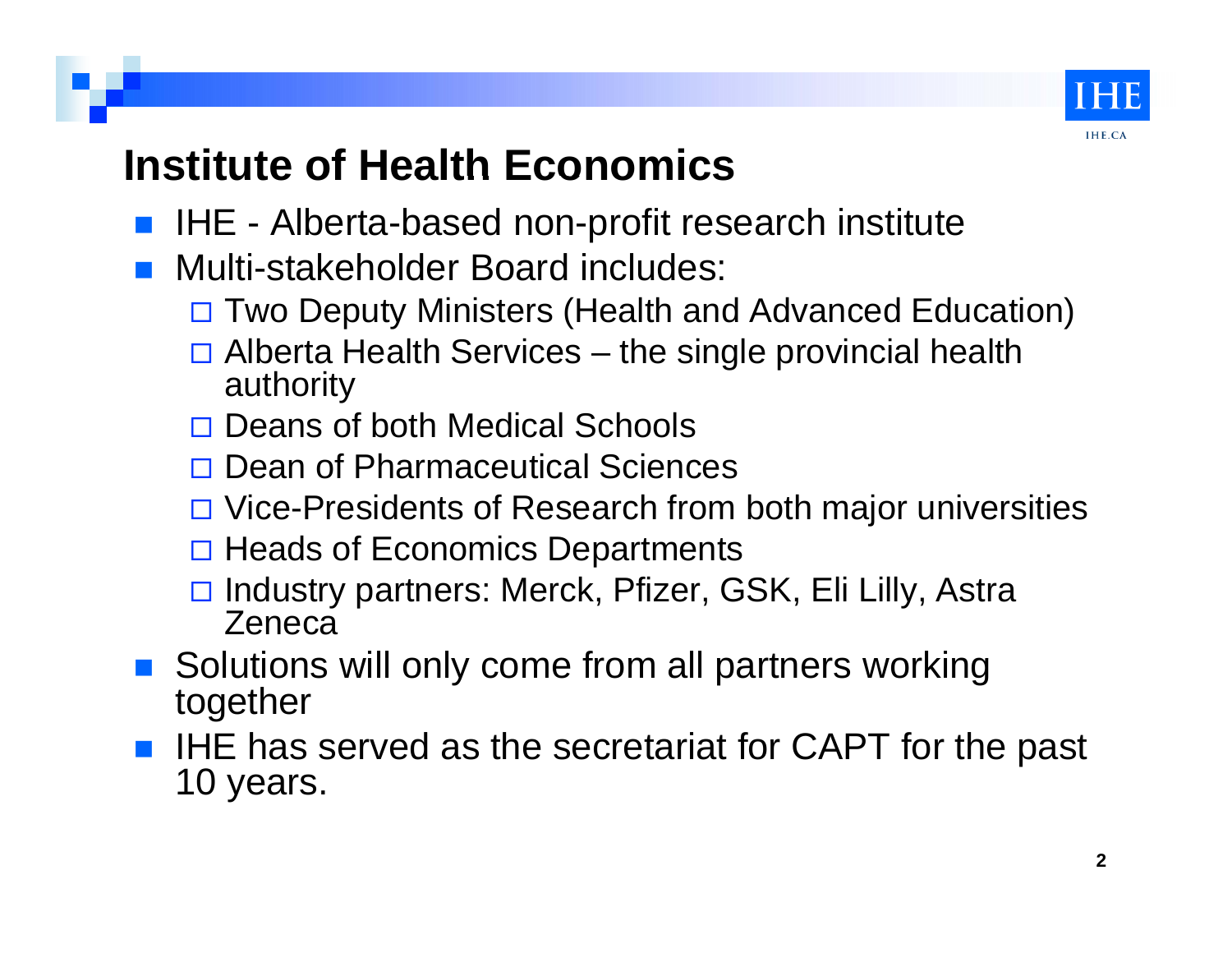

# **Clinicians** "See patients and treat their problems"

# Clinician-scientists (scientists)

"See patients (problems) and seek better solutions – innovation"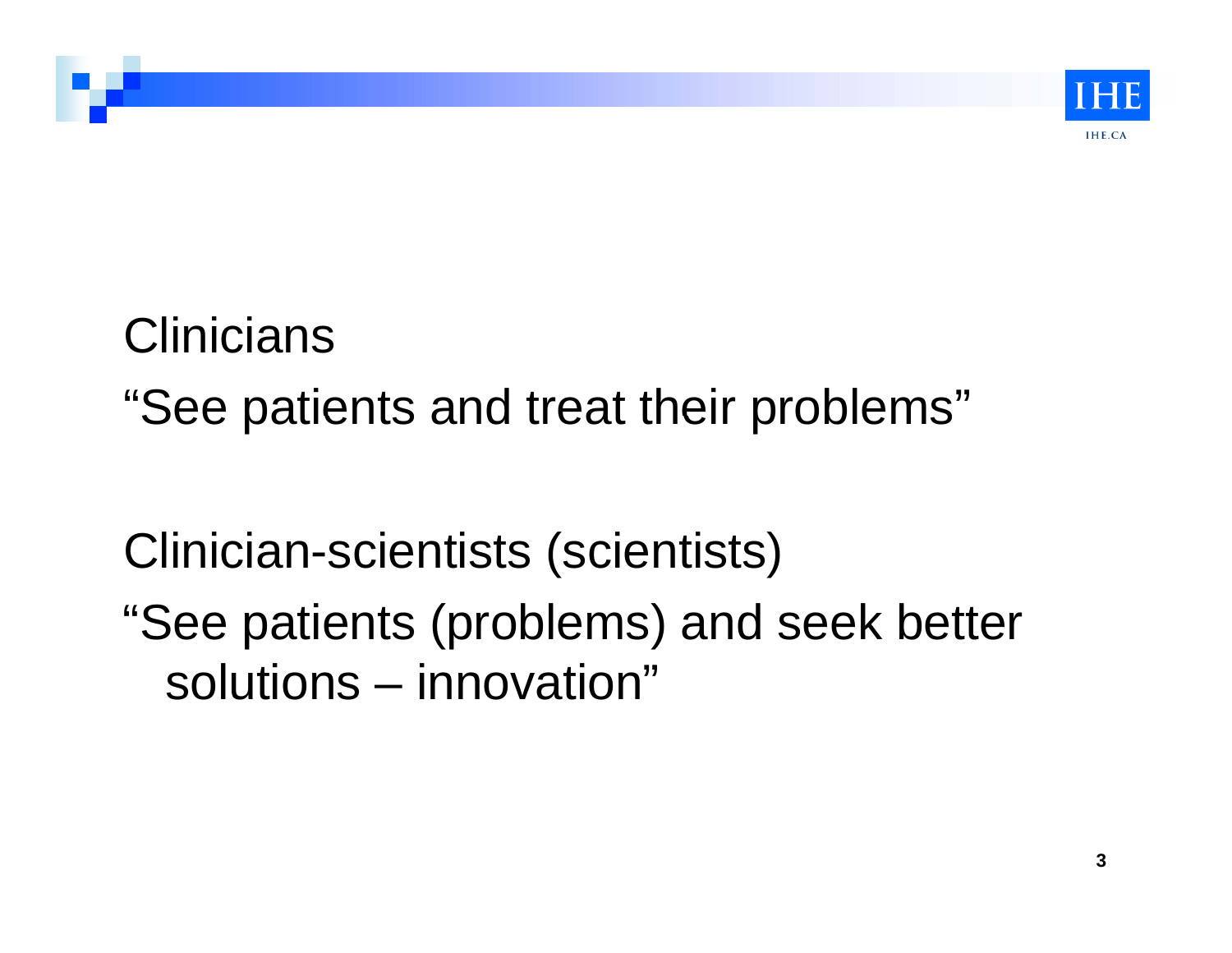

# Innovation is critically dependent on discovery (basic) research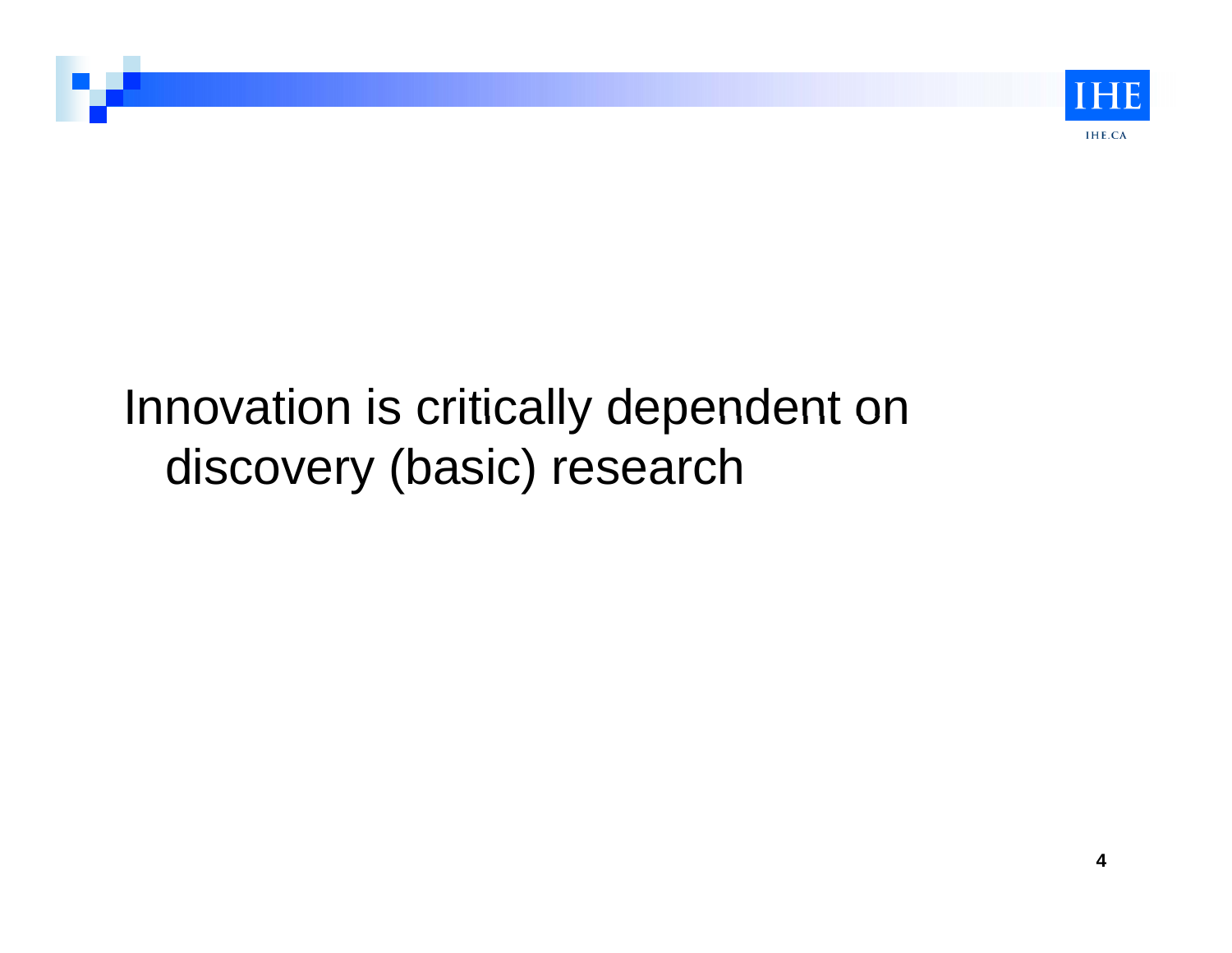

#### **1st message:** Innovation Changes Outcomes

- **AIDS-Fatal to Stable Disease in less that 20 years.**
- **B.** Gleevecin Chronic Myeloid Leukemia
- **Peptic Ulcer Disease-H. Pylorus and antibiotics**
- Brain and body imaging
- $\mathcal{L}_{\text{max}}$ Today-Gene therapy for a congenital form of blindness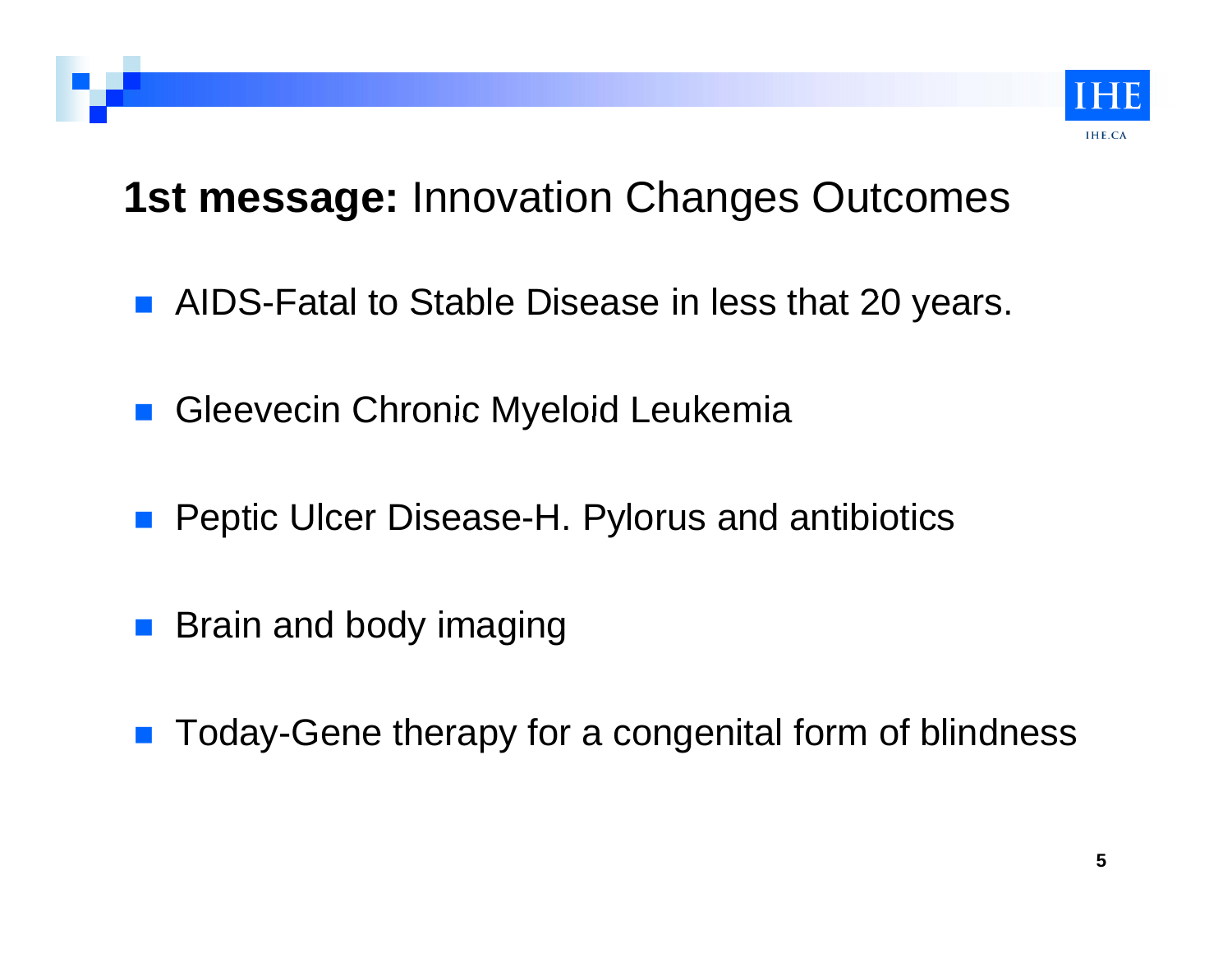

6

## **2<sup>nd</sup> message:** *be careful about predicting the future.* Here  $\alpha$

*"Radio has no future" "Heavier than air flying machines are impossible" "X rays will prove to be a hoax"*

*Lord Kelvin, president of the Royal Society, 1890-95*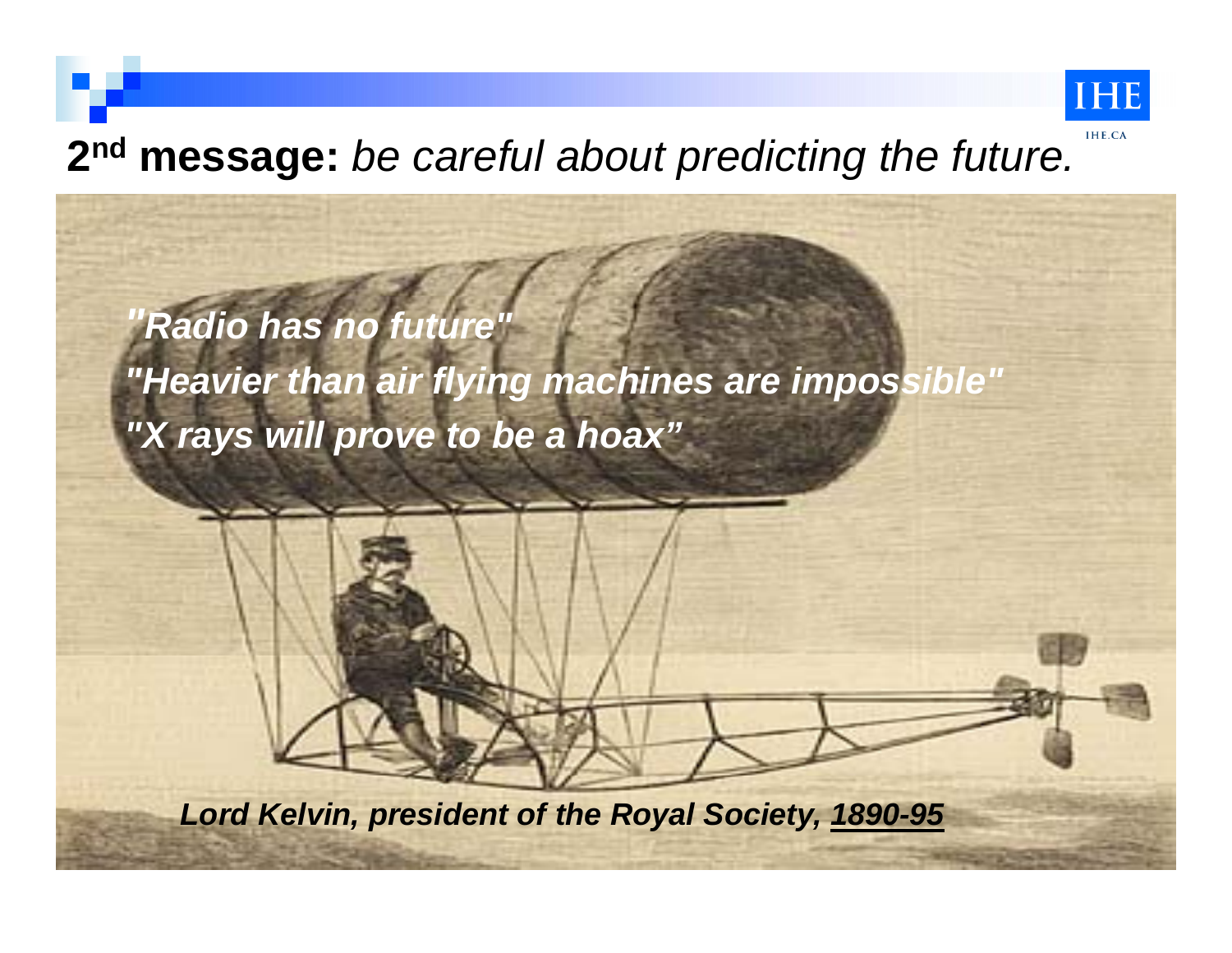

*"By 2003, every American will have a credit card containing all of his or her genetic information."* Craig Venter, 1999

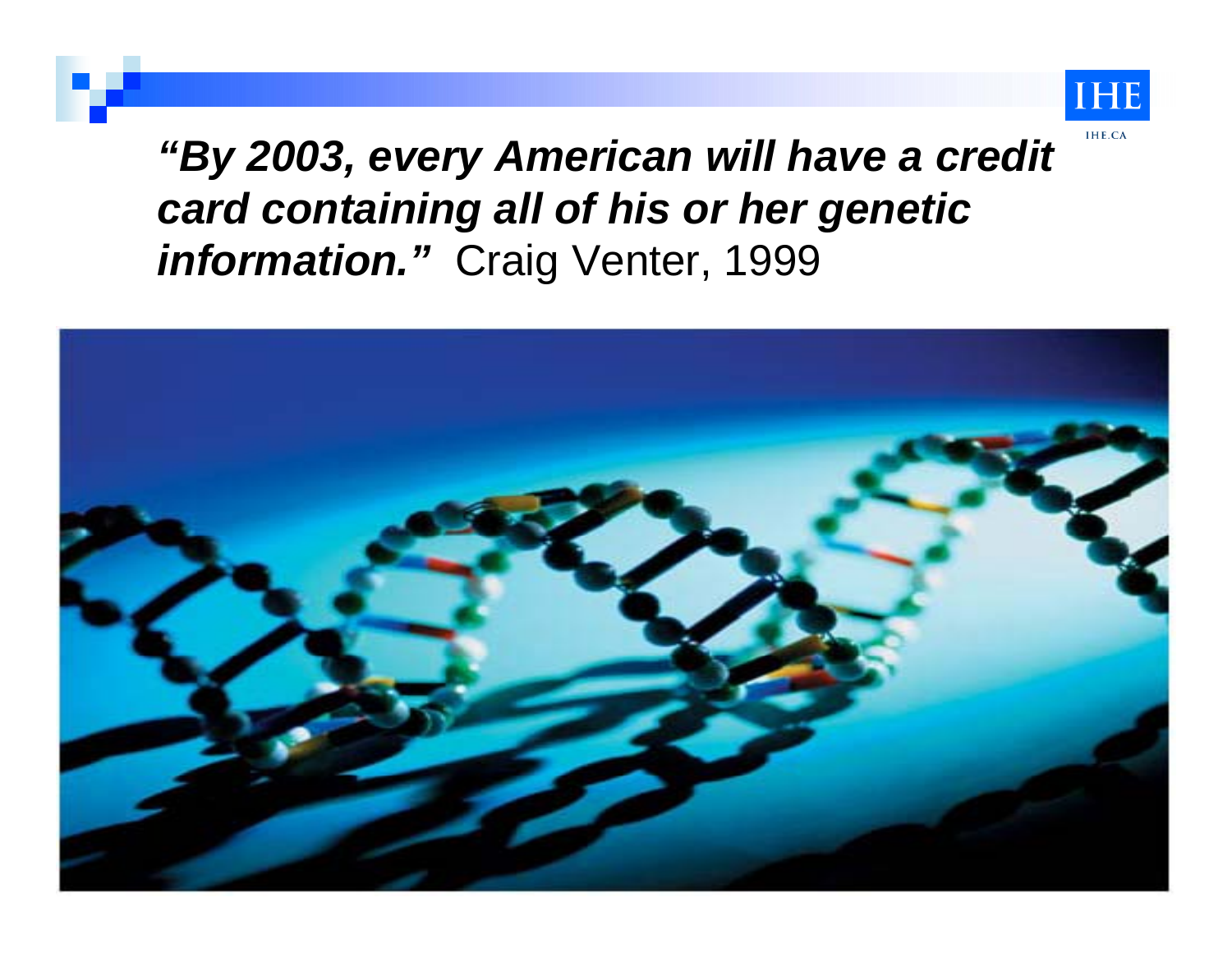

New Drug Approvals and R&D Spending



*Source: Tufts CSDD, PhRMA, 2009 R&D expenditures are adjusted for inflation; curve is 3-year moving average for NMEs*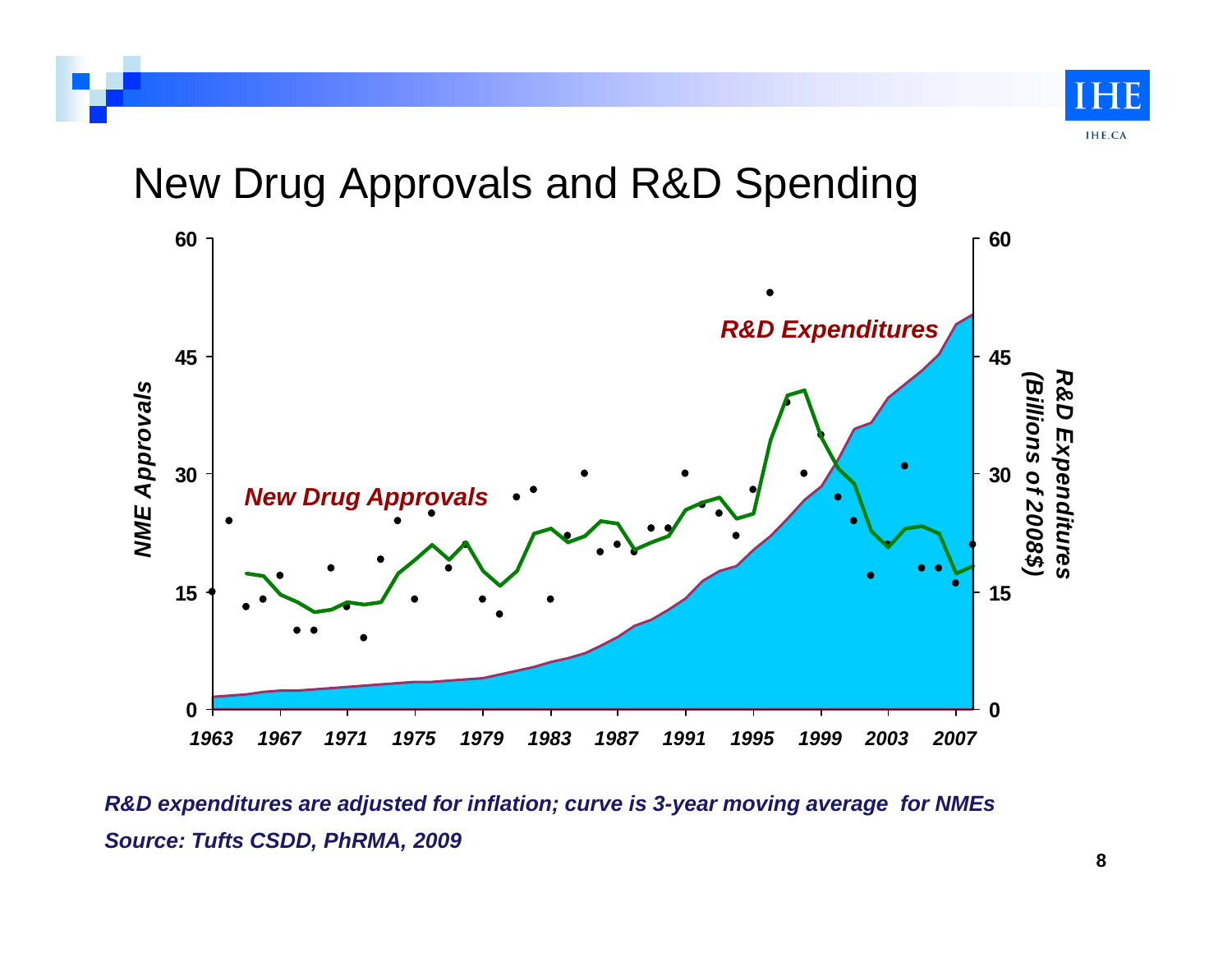

#### Challenges to make personalized medicine work

- $\mathcal{L}^{\mathcal{L}}$  Research community needs to improve its understanding of genetic pathways and how predictive tests work.
- a a s Reimbursement and regulatory changes to encourage development of predictive tests and treatments.
- $\mathcal{L}_{\mathcal{A}}$  Need superior methods for validation and assessing reliability of predictive tests.
- $\mathbb{R}^n$  Regulatory and reimbursement system needs to be dynamic and able to adapt to rapid changes in technology.
- $\mathcal{L}_{\mathcal{A}}$ Development of high quality, unified and systematic population databases.
- $\mathbb{R}^2$ Education of Patients and Providers
- $\sim$ Process to resolve ethical/societal concerns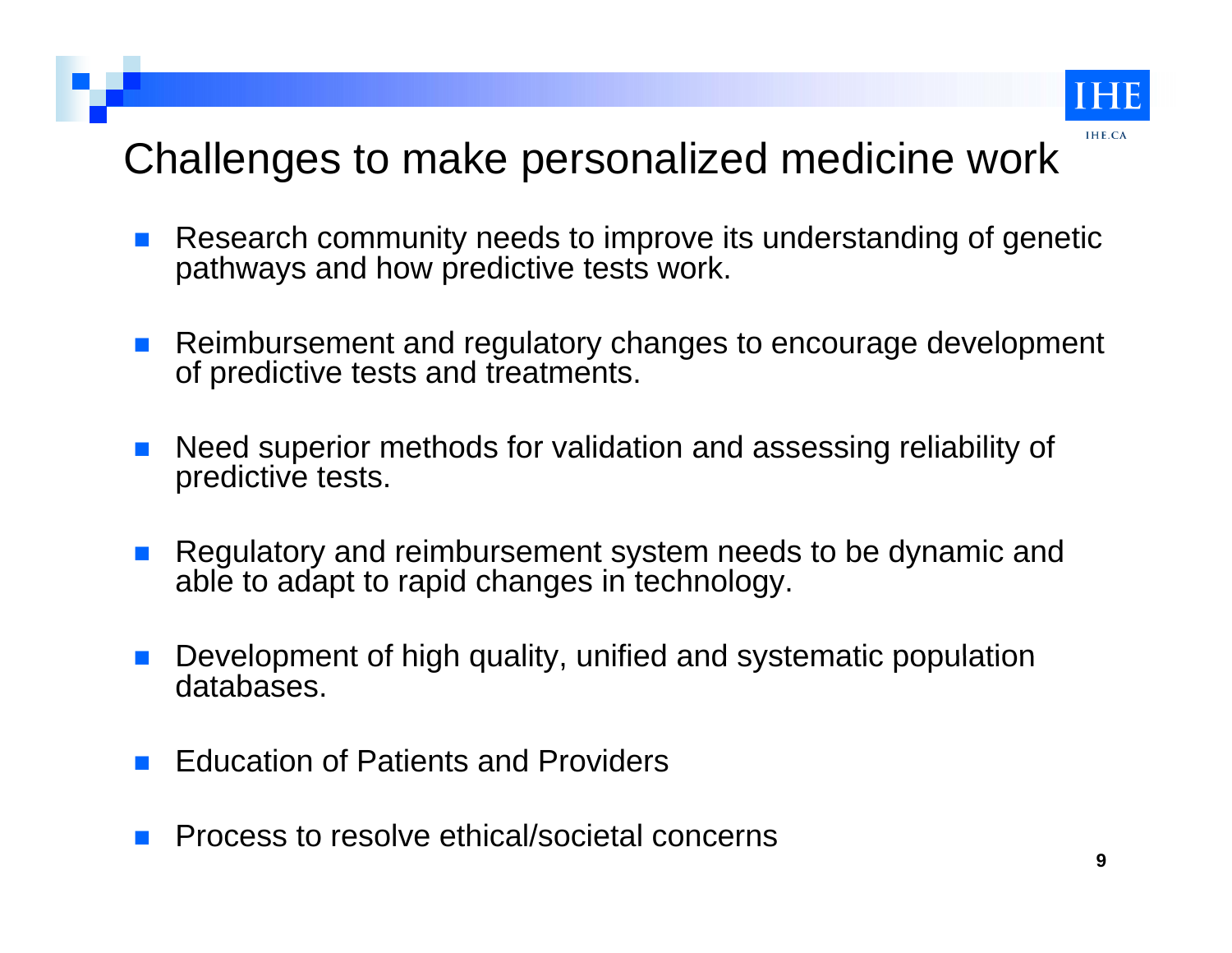

### **3rd Message:** *Reimbursement should not be a simple yes/no*

■ Need to develop ways to allow promising technologies to be used.

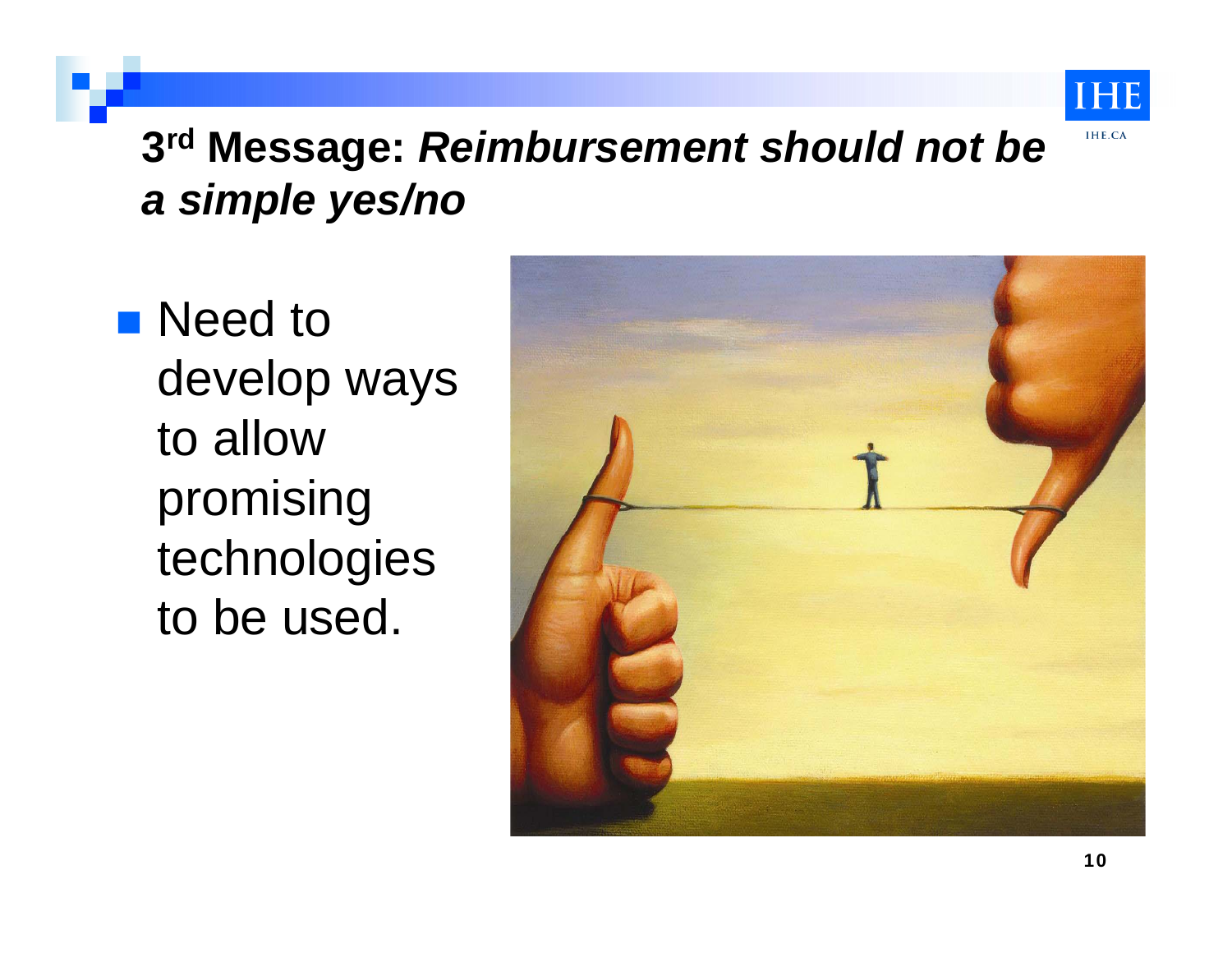

## 4<sup>th</sup> Message: Interdisciplinary science and collaboration across public/private sectors is the future

- $\mathbb{R}^2$  Convergence of mathematics, chemistry, biology, physics, computing sciences, medicine, engineering –never has there been such opportunities to solve medical challenges
- $\mathbb{R}^2$ Systems biology and systems engineering
- $\mathbb{R}^2$ Mimicry of sensor/effector pathways
- $\mathbb{R}^2$ Image analysis
- $\mathbb{R}^2$ Predictive modeling of biological systems
- $\mathbb{R}^2$ **n Interdisciplinary Cooperation Essential**
- $\mathbb{R}^2$ Clinical and Regulatory support.